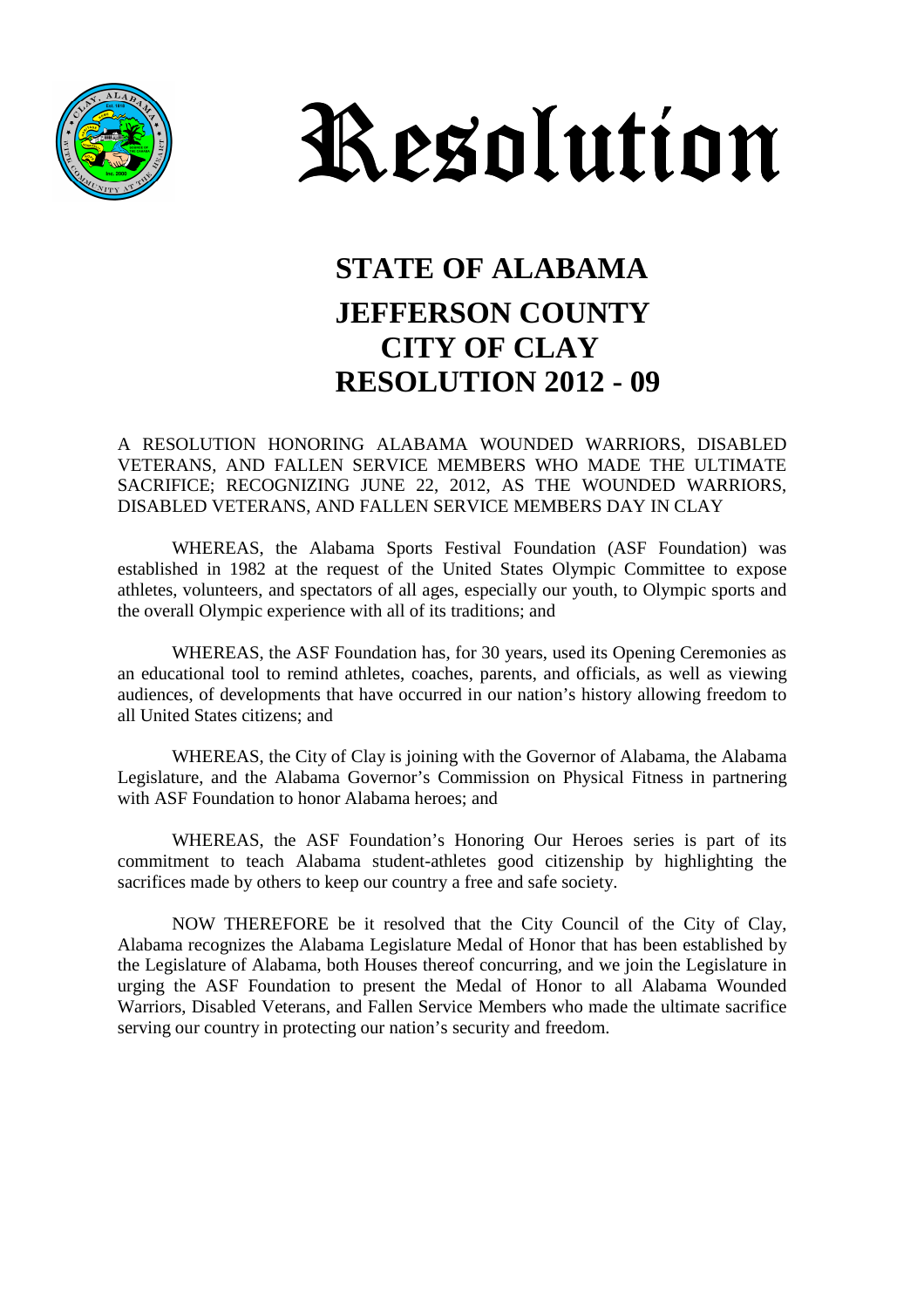



### **STATE OF ALABAMA JEFFERSON COUNTY CITY OF CLAY RESOLUTION 2012 - 09 (Continued)**

BE IT FURTHER RESOLVED that the City of Clay joins with the Alabama Legislature in recognizing June 22, 2012, as the Wounded Warrior, Disabled Veterans, and Fallen Service Members Day in Clay and the State of Alabama.

BE IT FURTHER RESOLVED that we urge that the honoring of Wounded Warriors, Disabled Veterans, and Fallen Service Members of Alabama take place at 7:00 p.m., Friday June 22, 2012, during the  $30<sup>th</sup>$  Anniversary of the ASF Foundation Opening Ceremonies.

ADOPTED AND APPROVED this the  $24<sup>th</sup>$  day of May, 2012.

\_\_\_\_\_\_\_\_\_\_\_\_\_\_\_\_\_\_\_\_\_\_\_\_\_\_\_\_\_ Attest:\_\_\_\_\_\_\_\_\_\_\_\_\_\_\_\_\_\_\_\_\_\_\_\_\_\_\_\_\_\_\_

Ed McGuffie Bobby Christmas Mayor City Clerk / Treasurer